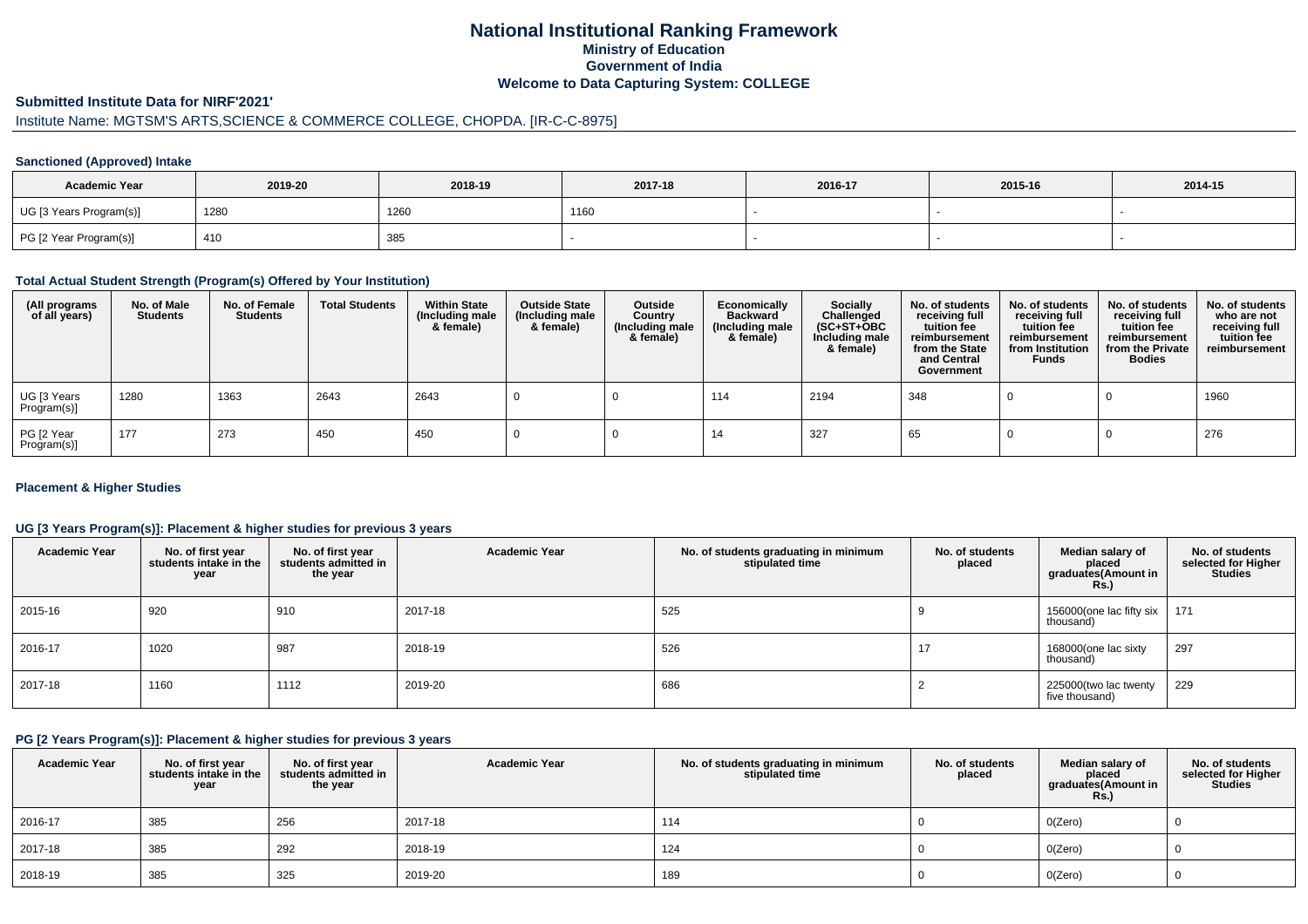### **Financial Resources: Utilised Amount for the Capital expenditure for previous 3 years**

| <b>Academic Year</b>                                                                            | 2019-20                                                                  | 2018-19                                                                                              | 2017-18                                                         |
|-------------------------------------------------------------------------------------------------|--------------------------------------------------------------------------|------------------------------------------------------------------------------------------------------|-----------------------------------------------------------------|
|                                                                                                 | <b>Utilised Amount</b>                                                   | <b>Utilised Amount</b>                                                                               | <b>Utilised Amount</b>                                          |
|                                                                                                 |                                                                          | Annual Capital Expenditure on Academic Activities and Resources (excluding expenditure on buildings) |                                                                 |
| Library                                                                                         | 912336 (NINE LAC TWELVE THOUSAND THIRTY SIX)                             | 172679 (ONE LAC TWENTY SIX THOUSAND SEVENTY<br>NINE)                                                 | 396916 (THREE LAC NINETY SIX THOUSAND SIXTEEN)                  |
| New Equipment for Laboratories                                                                  | 2195175 (TWENTY ONE LAC NINETY FIVE THOUSAND<br>ONE HUNDRED SEVENTY FIVE | 1671143 (SIXTEEN LAC SEVENTY ONE THOUSAND ONE<br>HUNDRED FORTY THREE)                                | 1580292 (FIFTEEN LAC EIGHTY THOUSAND TWO<br>HUNDRED NINETY TWO) |
| Other expenditure on creation of Capital Assets (excluding<br>expenditure on Land and Building) | 1386398 (THIRTEEN LAC EIGHTY SIX THOUSAND THREE<br>HUNDRED NINETY EIGHT) | 1615020 (SIXTEEN LAC FIFTEN THOUSAND TWENTY)                                                         | 54500 (FIFTY FOUR THOUSAND FIVE HUNDRED)                        |

## **Financial Resources: Utilised Amount for the Operational expenditure for previous 3 years**

| <b>Academic Year</b>                                                                                                                                                                           | 2019-20                                                                               | 2018-19                                                                 | 2017-18                                                                  |  |
|------------------------------------------------------------------------------------------------------------------------------------------------------------------------------------------------|---------------------------------------------------------------------------------------|-------------------------------------------------------------------------|--------------------------------------------------------------------------|--|
|                                                                                                                                                                                                | <b>Utilised Amount</b>                                                                | <b>Utilised Amount</b>                                                  | <b>Utilised Amount</b>                                                   |  |
|                                                                                                                                                                                                |                                                                                       | <b>Annual Operational Expenditure</b>                                   |                                                                          |  |
| Salaries (Teaching and Non Teaching staff)                                                                                                                                                     | 64971428 (SIX CRORE FORTY NINE LAC SEVENTY ONE<br>THOUSAND FOUR HUNDRED TWENTY EIGHT) | 61808215 (SIX CRORE EIGHTEEN LAC EIGHT THOUSAND<br>TWO HUNDRED FIFTEEN) | 61705860 (SIX CRORE SEVENTEEN LAC FIVE THOUSAND<br>EIGHT HUNDRED SIXTY)  |  |
| Maintenance of Academic Infrastructure or consumables and<br>other running expenditures(excluding maintenance of hostels<br>and allied services, rent of the building, depreciation cost, etc) | 6250413 (SIXTY TWO LAC FIFTY THOUSAND FOUR<br>HUNDRED THIRTEEN)                       | 3290842 (THIRTY TWO LAC NINETY THOUSAND EIGHT<br>HUNDRED FOURTY TWO)    | 3486851 (THIRTY FOUR LAC EIGHTY SIX THOUSAND<br>EIGHT HUNDRED FIFTY ONE) |  |
| Seminars/Conferences/Workshops                                                                                                                                                                 | 4600 (FOUR THOUSAND SIX HUNDRED)                                                      | 32935 (THIRTY TWO THOUSAND NINE HUNDRED THIRTY<br>FIVE)                 | 20868 (TWENTY THOUSAND EIGHT HUNDRED SIXTY<br>EIGHT)                     |  |

### **PCS Facilities: Facilities of physically challenged students**

| 1. Do your institution buildings have Lifts/Ramps?                                                                                                        | Yes, more than 80% of the buildings |
|-----------------------------------------------------------------------------------------------------------------------------------------------------------|-------------------------------------|
| 2. Do your institution have provision for walking aids, includingwheelchairs and transportation from one building to another for<br>handicapped students? | Yes                                 |
| 3. Do your institution buildings have specially designed toilets for handicapped students?                                                                | Yes, less than 40% of the buildings |

### **Faculty Details**

| Srno | Name                          | Age | Designation            | Gender | Qualification | Experience (In<br>Months) | <b>Is Associated</b><br><b>Last Year</b> | Currently<br>working with<br>institution? | <b>Joining Date</b> | <b>Leaving Date</b>      | <b>Association type</b> |
|------|-------------------------------|-----|------------------------|--------|---------------|---------------------------|------------------------------------------|-------------------------------------------|---------------------|--------------------------|-------------------------|
|      | DR S R PATIL                  | 42  | Assistant<br>Professor | Male   | Ph.D          | 120                       | Yes                                      | Yes                                       | 21-06-2011          | $\sim$                   | Regular                 |
| 2    | DR P K LABHANE                | 42  | Assistant<br>Professor | Male   | <b>NET</b>    | 159                       | Yes                                      | Yes                                       | 31-07-2007          | $\sim$                   | Regular                 |
| 3    | DR V R HUSE                   | 39  | Assistant<br>Professor | Male   | Ph.D          | 96                        | Yes                                      | Yes                                       | 30-04-2013          | $\sim$                   | Regular                 |
|      | Dr D A<br>SURYAWANSHI         | 60  | Other                  | Male   | Ph.D          | 360                       | Yes                                      | Yes                                       | 01-06-2017          | $\sim$                   | Regular                 |
| 5    | <b>DRPM</b><br><b>RAOTOLE</b> | 40  | Assistant<br>Professor | Female | Ph.D          | 120                       | Yes                                      | Yes                                       | 22-06-2011          | $\overline{\phantom{a}}$ | Regular                 |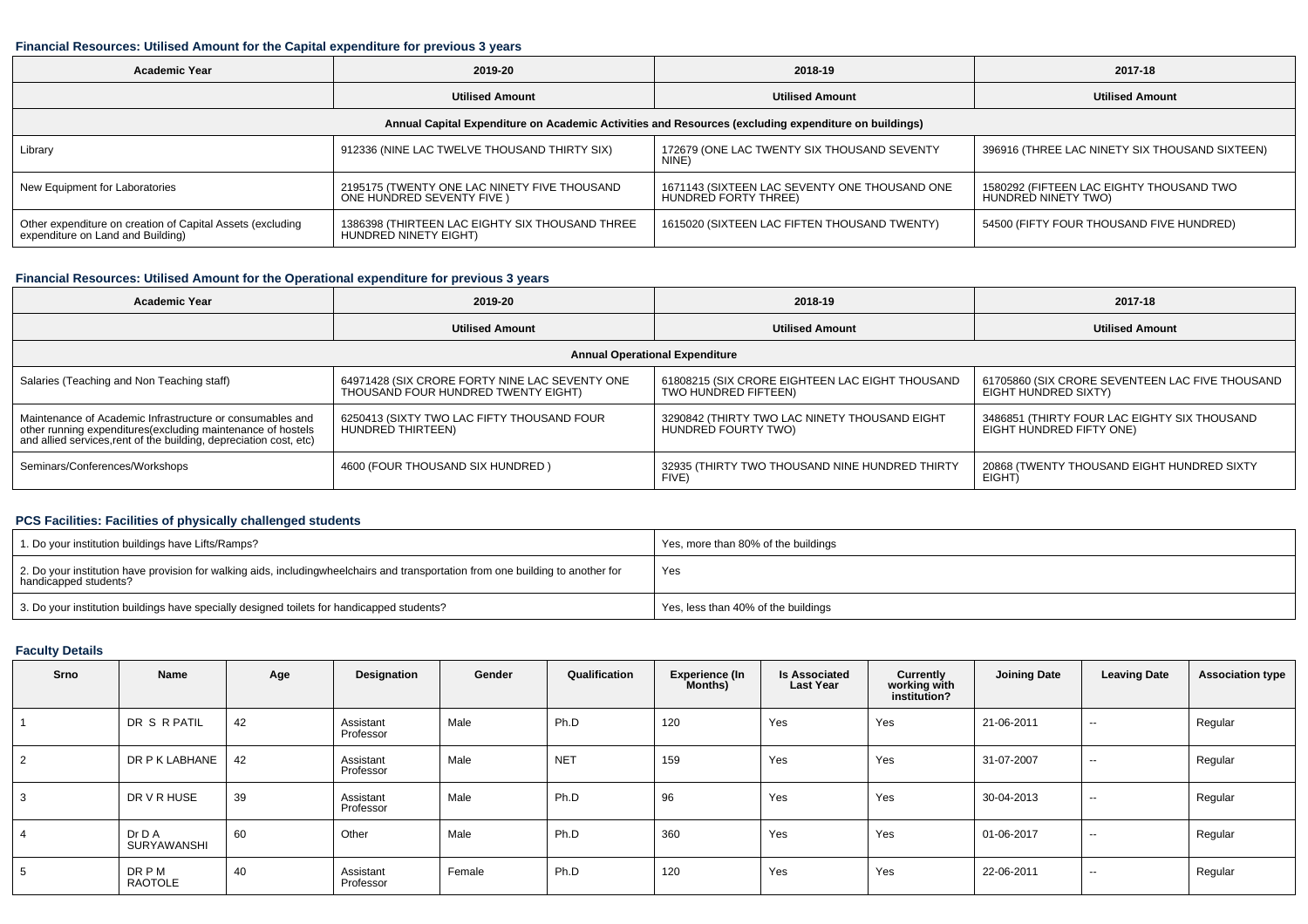| 6              | MR A B<br><b>SURYAWANSHI</b> | 45 | Assistant<br>Professor | Male   | <b>SET</b> | 163 | Yes | Yes | 24-07-2007 | $\overline{\phantom{a}}$ | Regular |
|----------------|------------------------------|----|------------------------|--------|------------|-----|-----|-----|------------|--------------------------|---------|
| $\overline{7}$ | MR M L<br><b>BHUSARE</b>     | 37 | Assistant<br>Professor | Male   | <b>SET</b> | 120 | Yes | Yes | 04-07-2011 | $\overline{\phantom{a}}$ | Regular |
| 8              | MRS K S<br><b>KSHIRSAGAR</b> | 39 | Other                  | Female | <b>NET</b> | 192 | Yes | Yes | 28-12-2005 | $\sim$                   | Regular |
| 9              | SMT M T SHINDE               | 54 | Associate<br>Professor | Female | M.A        | 372 | Yes | Yes | 29-07-1991 | $\sim$                   | Regular |
| 10             | DR P S LOHAR                 | 55 | Professor              | Male   | Ph.D       | 396 | Yes | Yes | 01-08-1988 | $\overline{\phantom{a}}$ | Regular |
| 11             | Dr L B PATLE                 | 35 | Assistant<br>Professor | Male   | Ph.D       | 120 | Yes | Yes | 30-06-2011 | $\overline{\phantom{a}}$ | Regular |
| 12             | DR K N<br>SONAWANE           | 48 | Assistant<br>Professor | Male   | Ph.D       | 204 | Yes | Yes | 16-12-2004 | ٠.                       | Regular |
| 13             | <b>MR M G PATIL</b>          | 55 | Associate<br>Professor | Male   | M.Sc.      | 396 | Yes | Yes | 01-09-1988 | --                       | Regular |
| 14             | DR B M SAPKAL                | 38 | Assistant<br>Professor | Male   | Ph.D       | 192 | Yes | Yes | 28-12-2005 | $\overline{\phantom{a}}$ | Regular |
| 15             | Dr A L Chaudhari             | 55 | Professor              | Male   | Ph.D       | 396 | Yes | Yes | 01-08-1988 | --                       | Regular |
| 16             | MR CR<br><b>DEWARE</b>       | 38 | Assistant<br>Professor | Male   | <b>NET</b> | 120 | Yes | Yes | 28-06-2011 | $\overline{\phantom{a}}$ | Regular |
| 17             | MR DP<br>SAPKALE             | 43 | Assistant<br>Professor | Male   | <b>SET</b> | 192 | Yes | Yes | 28-12-2005 | $\sim$                   | Regular |
| 18             | MR N S KOLHE                 | 56 | Associate<br>Professor | Male   | M.A        | 372 | Yes | Yes | 12-07-1990 | $\overline{\phantom{a}}$ | Regular |
| 19             | MR V P HAUSE                 | 34 | Assistant<br>Professor | Male   | <b>NET</b> | 144 | Yes | Yes | 18-07-2009 | $\overline{\phantom{a}}$ | Regular |
| 20             | DR H G<br><b>CHAUDHARI</b>   | 38 | Assistant<br>Professor | Male   | Ph.D       | 96  | Yes | Yes | 17-06-2013 | $\sim$                   | Regular |
| 21             | DR V R KAMBLE                | 40 | Other                  | Male   | Ph.D       | 132 | Yes | Yes | 27-07-2010 | $\sim$                   | Regular |
| 22             | MR D S PATIL                 | 37 | Assistant<br>Professor | Male   | <b>SET</b> | 84  | Yes | Yes | 19-06-2014 | $\overline{\phantom{a}}$ | Regular |
| 23             | DR R M BAGUL                 | 51 | Associate<br>Professor | Male   | Ph.D       | 324 | Yes | Yes | 01-09-1994 | $\overline{\phantom{a}}$ | Regular |
| 24             | DR V T PATIL                 | 57 | Associate<br>Professor | Male   | Ph.D       | 396 | Yes | Yes | 01-09-1988 | $\overline{\phantom{a}}$ | Regular |
| 25             | DR KD<br>GAIKWAD             | 31 | Assistant<br>Professor | Male   | Ph.D       | 132 | Yes | Yes | 31-07-2010 | $\overline{\phantom{a}}$ | Regular |
| 26             | DR S A WAGH                  | 39 | Assistant<br>Professor | Male   | Ph.D       | 88  | Yes | Yes | 28-10-2005 | $\ddotsc$                | Regular |
| 27             | MR KS<br>BHAVSAR             | 40 | Assistant<br>Professor | Male   | <b>SET</b> | 132 | Yes | Yes | 03-08-2010 | $\ddotsc$                | Regular |
| 28             | MR D D<br>KARDAPWAR          | 35 | Assistant<br>Professor | Male   | <b>NET</b> | 48  | Yes | Yes | 11-10-2017 | $\ddotsc$                | Regular |
| 29             | Mr M B Patil                 | 35 | Assistant<br>Professor | Male   | <b>SET</b> | 32  | Yes | Yes | 24-11-2019 | $\overline{\phantom{a}}$ | Regular |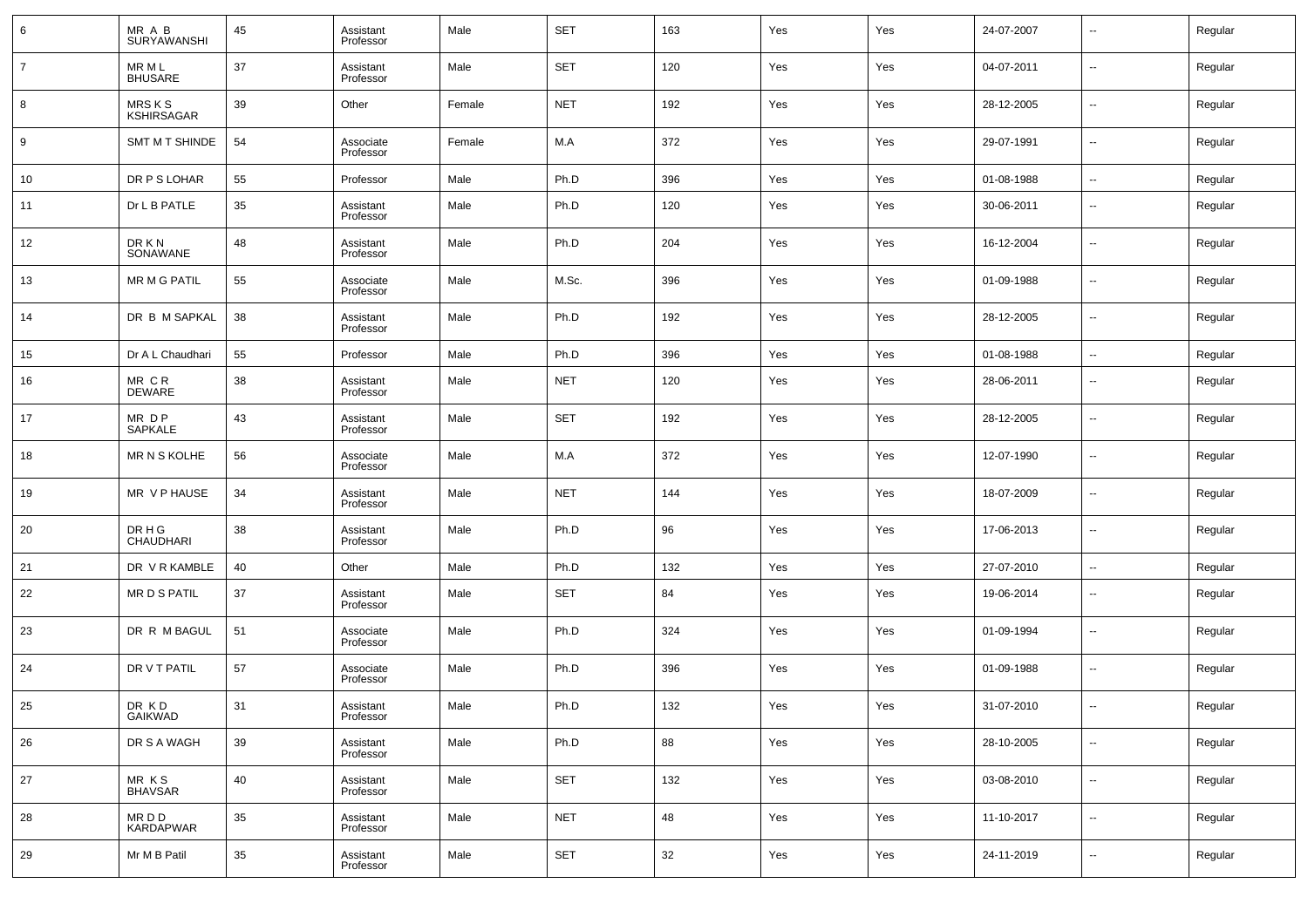| 30 | Smt S B PATIL             | 32 | Assistant<br>Professor | Female | <b>SET</b> | 24  | Yes | Yes | 24-07-2019 | --                       | Regular                |
|----|---------------------------|----|------------------------|--------|------------|-----|-----|-----|------------|--------------------------|------------------------|
| 31 | <b>MR M A PATIL</b>       | 31 | Assistant<br>Professor | Male   | <b>SET</b> | 96  | Yes | Yes | 06-07-2012 | $\overline{\phantom{a}}$ | Regular                |
| 32 | <b>MISS M S PATIL</b>     | 27 | Assistant<br>Professor | Female | M.Sc.      | 48  | Yes | Yes | 07-06-2016 | $\overline{\phantom{a}}$ | Adhoc /<br>Contractual |
| 33 | <b>MISS S B PAWAR</b>     | 34 | Assistant<br>Professor | Female | M.Sc.      | 36  | Yes | Yes | 01-06-2017 | --                       | Adhoc /<br>Contractual |
| 34 | MR S P BHADALE            | 27 | Assistant<br>Professor | Male   | M.Sc.      | 36  | Yes | Yes | 31-07-2017 | $\overline{\phantom{a}}$ | Adhoc /<br>Contractual |
| 35 | MISS A M<br>SAYYAD        | 25 | Assistant<br>Professor | Female | M.Sc.      | 24  | Yes | Yes | 01-07-2018 | --                       | Adhoc /<br>Contractual |
| 36 | <b>MISS S A MIRZA</b>     | 25 | Assistant<br>Professor | Female | M.Sc.      | 12  | Yes | Yes | 01-07-2017 | --                       | Adhoc /<br>Contractual |
| 37 | MR V K PATEL              | 27 | Assistant<br>Professor | Male   | M.Sc.      | 48  | Yes | Yes | 01-07-2016 | $\overline{\phantom{a}}$ | Adhoc /<br>Contractual |
| 38 | MISS V M<br>SONGIRE       | 32 | Assistant<br>Professor | Female | M.Sc.      | 96  | Yes | Yes | 06-07-2012 | --                       | Adhoc /<br>Contractual |
| 39 | MR P P PATIL              | 33 | Assistant<br>Professor | Male   | M.Sc.      | 60  | Yes | Yes | 01-07-2015 | $\overline{\phantom{a}}$ | Adhoc /<br>Contractual |
| 40 | MR A Z SHAIKH             | 34 | Assistant<br>Professor | Male   | M.Sc.      | 84  | Yes | Yes | 01-07-2013 | --                       | Adhoc /<br>Contractual |
| 41 | MR G D WAGH               | 25 | Assistant<br>Professor | Male   | M.Sc.      | 24  | Yes | Yes | 06-07-2018 | $\overline{\phantom{a}}$ | Adhoc /<br>Contractual |
| 42 | MR J S DHOBI              | 25 | Assistant<br>Professor | Male   | M.Sc.      | 24  | Yes | Yes | 07-07-2018 | $\overline{\phantom{a}}$ | Adhoc /<br>Contractual |
| 43 | MR R S CHAVAN             | 25 | Assistant<br>Professor | Male   | M.Sc.      | 24  | Yes | Yes | 07-07-2018 | --                       | Adhoc /<br>Contractual |
| 44 | MISS Y A PATIL            | 31 | Assistant<br>Professor | Female | M.Sc.      | 36  | Yes | Yes | 01-07-2015 | --                       | Adhoc /<br>Contractual |
| 45 | MR M H<br><b>BHANDARI</b> | 34 | Assistant<br>Professor | Male   | M.Sc.      | 96  | Yes | Yes | 07-07-2012 | $\overline{\phantom{a}}$ | Adhoc /<br>Contractual |
| 46 | MISS K S<br><b>RAJPUT</b> | 29 | Assistant<br>Professor | Female | M.A        | 36  | Yes | Yes | 01-07-2017 | $\overline{\phantom{a}}$ | Adhoc /<br>Contractual |
| 47 | MR V B PATIL              | 33 | Assistant<br>Professor | Male   | M.A        | 60  | Yes | Yes | 01-07-2015 | --                       | Adhoc /<br>Contractual |
| 48 | MR V K BAGAL              | 33 | Assistant<br>Professor | Male   | M.Sc.      | 84  | Yes | Yes | 01-07-2013 | $\sim$                   | Adhoc /<br>Contractual |
| 49 | MR B B PAWAR              | 35 | Assistant<br>Professor | Male   | M.A        | 96  | Yes | Yes | 07-07-2012 | ۰.                       | Adhoc /<br>Contractual |
| 50 | Miss P U Gadgil           | 36 | Assistant<br>Professor | Female | M.Sc.      | 84  | Yes | Yes | 01-07-2013 | ۰.                       | Adhoc /<br>Contractual |
| 51 | Miss V C Joshi            | 25 | Assistant<br>Professor | Female | M.Sc.      | 36  | Yes | Yes | 01-08-2017 | $\overline{\phantom{a}}$ | Adhoc /<br>Contractual |
| 52 | Mrs A B Patil             | 37 | Assistant<br>Professor | Female | M.Sc.      | 144 | Yes | Yes | 26-06-2008 | $\overline{\phantom{a}}$ | Adhoc /<br>Contractual |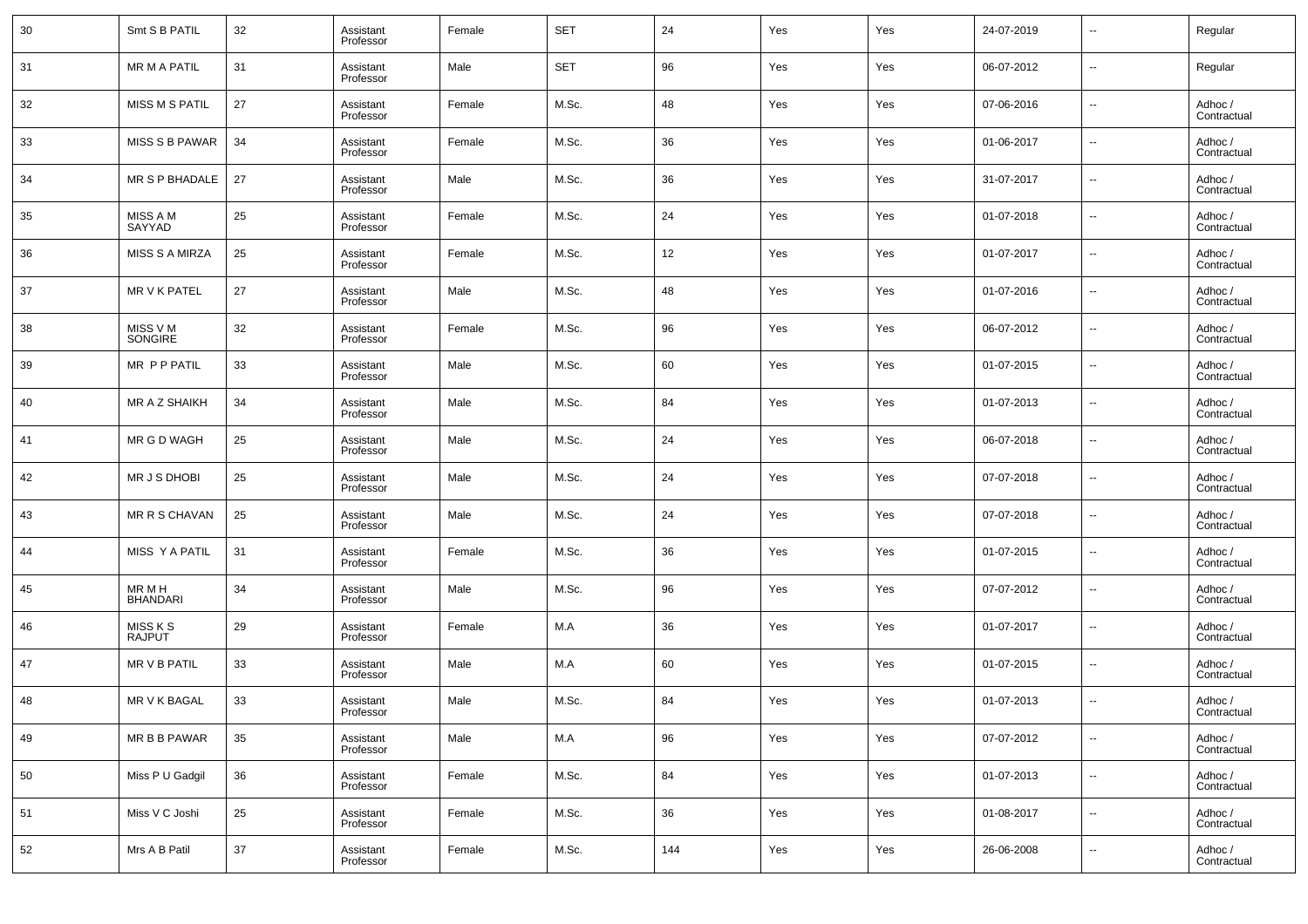| 53 | MISS T P<br>SONAWANE       | 24 | Assistant<br>Professor | Female | M.COM      | 22  | Yes | Yes | 23-07-2018 | $\overline{\phantom{a}}$ | Adhoc /<br>Contractual |
|----|----------------------------|----|------------------------|--------|------------|-----|-----|-----|------------|--------------------------|------------------------|
| 54 | <b>MR K N SONAR</b>        | 25 | Assistant<br>Professor | Male   | M.COM      | 24  | Yes | Yes | 23-07-2018 | $\overline{\phantom{a}}$ | Adhoc /<br>Contractual |
| 55 | <b>MR A N SHAIKH</b>       | 29 | Assistant<br>Professor | Male   | M.Sc.      | 48  | Yes | Yes | 01-07-2016 | $\overline{\phantom{a}}$ | Adhoc /<br>Contractual |
| 56 | MISS Y P PATIL             | 25 | Assistant<br>Professor | Female | M.Sc.      | 36  | Yes | Yes | 19-08-2017 | $\overline{\phantom{a}}$ | Adhoc /<br>Contractual |
| 57 | MR V V BORSE               | 28 | Assistant<br>Professor | Male   | M.COM      | 60  | Yes | Yes | 01-07-2015 | $\overline{\phantom{a}}$ | Adhoc /<br>Contractual |
| 58 | Mrs V G<br>Sonawane        | 42 | Assistant<br>Professor | Female | M.Ed       | 60  | Yes | Yes | 01-07-2015 | $\overline{\phantom{a}}$ | Adhoc /<br>Contractual |
| 59 | MR P I JAIN                | 44 | Assistant<br>Professor | Male   | M.COM      | 120 | Yes | Yes | 01-07-2010 | $\overline{\phantom{a}}$ | Adhoc /<br>Contractual |
| 60 | MRS R P<br>JAISWAL         | 45 | Assistant<br>Professor | Female | <b>MCA</b> | 156 | Yes | Yes | 01-07-2006 | $\overline{\phantom{a}}$ | Adhoc /<br>Contractual |
| 61 | MISS K V<br><b>SHELAR</b>  | 28 | Assistant<br>Professor | Female | M.COM      | 22  | Yes | Yes | 14-07-2018 | $\overline{\phantom{a}}$ | Adhoc /<br>Contractual |
| 62 | MR M B PAWARA              | 33 | Assistant<br>Professor | Male   | M.A        | 36  | Yes | Yes | 19-08-2017 | $\overline{\phantom{a}}$ | Adhoc /<br>Contractual |
| 63 | <b>MISS MH</b><br>KULKARNI | 27 | Assistant<br>Professor | Female | M.Sc.      | 12  | No  | Yes | 15-07-2019 | $\overline{\phantom{a}}$ | Adhoc /<br>Contractual |
| 64 | MISS P M<br>AGRAWAL        | 23 | Assistant<br>Professor | Female | MBA        | 12  | Yes | Yes | 01-07-2019 | $\overline{\phantom{a}}$ | Adhoc /<br>Contractual |
| 65 | MISS P D<br>MAHAJAN        | 23 | Assistant<br>Professor | Female | B.E        | 12  | Yes | No  | 01-07-2019 | 30-04-2020               | Adhoc /<br>Contractual |
| 66 | MISS C G<br>MAHAJAN        | 23 | Assistant<br>Professor | Female | B.E        | 12  | Yes | No  | 01-07-2019 | 30-04-2020               | Adhoc /<br>Contractual |
| 67 | <b>MISS P B KASAR</b>      | 26 | Assistant<br>Professor | Female | <b>MCA</b> | 22  | Yes | Yes | 01-07-2018 | $\overline{\phantom{a}}$ | Adhoc /<br>Contractual |
| 68 | MISS R S PATIL             | 25 | Assistant<br>Professor | Female | M.Sc.      | 12  | Yes | Yes | 01-07-2019 | $\overline{\phantom{a}}$ | Adhoc /<br>Contractual |
| 69 | <b>MISS P A PATIL</b>      | 25 | Assistant<br>Professor | Female | M.Sc.      | 12  | Yes | Yes | 01-07-2019 | $\overline{\phantom{a}}$ | Adhoc /<br>Contractual |
| 70 | MISS G V PATIL             | 25 | Assistant<br>Professor | Female | M.Sc.      | 12  | Yes | Yes | 01-07-2019 | $\overline{\phantom{a}}$ | Adhoc /<br>Contractual |
| 71 | <b>MRY R PATIL</b>         | 32 | Assistant<br>Professor | Male   | M.Sc.      | 22  | Yes | Yes | 01-07-2018 | $\overline{\phantom{a}}$ | Adhoc /<br>Contractual |
| 72 | MISS K S<br>KHAIRNAR       | 23 | Assistant<br>Professor | Female | M.A        | 12  | Yes | Yes | 01-07-2019 | $\overline{\phantom{a}}$ | Adhoc /<br>Contractual |
| 73 | MISS S S<br><b>RAJPUT</b>  | 25 | Assistant<br>Professor | Female | M.A        | 12  | Yes | Yes | 01-07-2019 | $\overline{\phantom{a}}$ | Adhoc /<br>Contractual |
| 74 | DR N C PATIL               | 44 | Assistant<br>Professor | Male   | Ph.D       | 18  | Yes | Yes | 01-07-2019 | ۰.                       | Adhoc /<br>Contractual |
| 75 | DR G J PATIL               | 42 | Assistant<br>Professor | Male   | Ph.D       | 18  | Yes | Yes | 01-07-2019 | $\overline{\phantom{a}}$ | Adhoc /<br>Contractual |